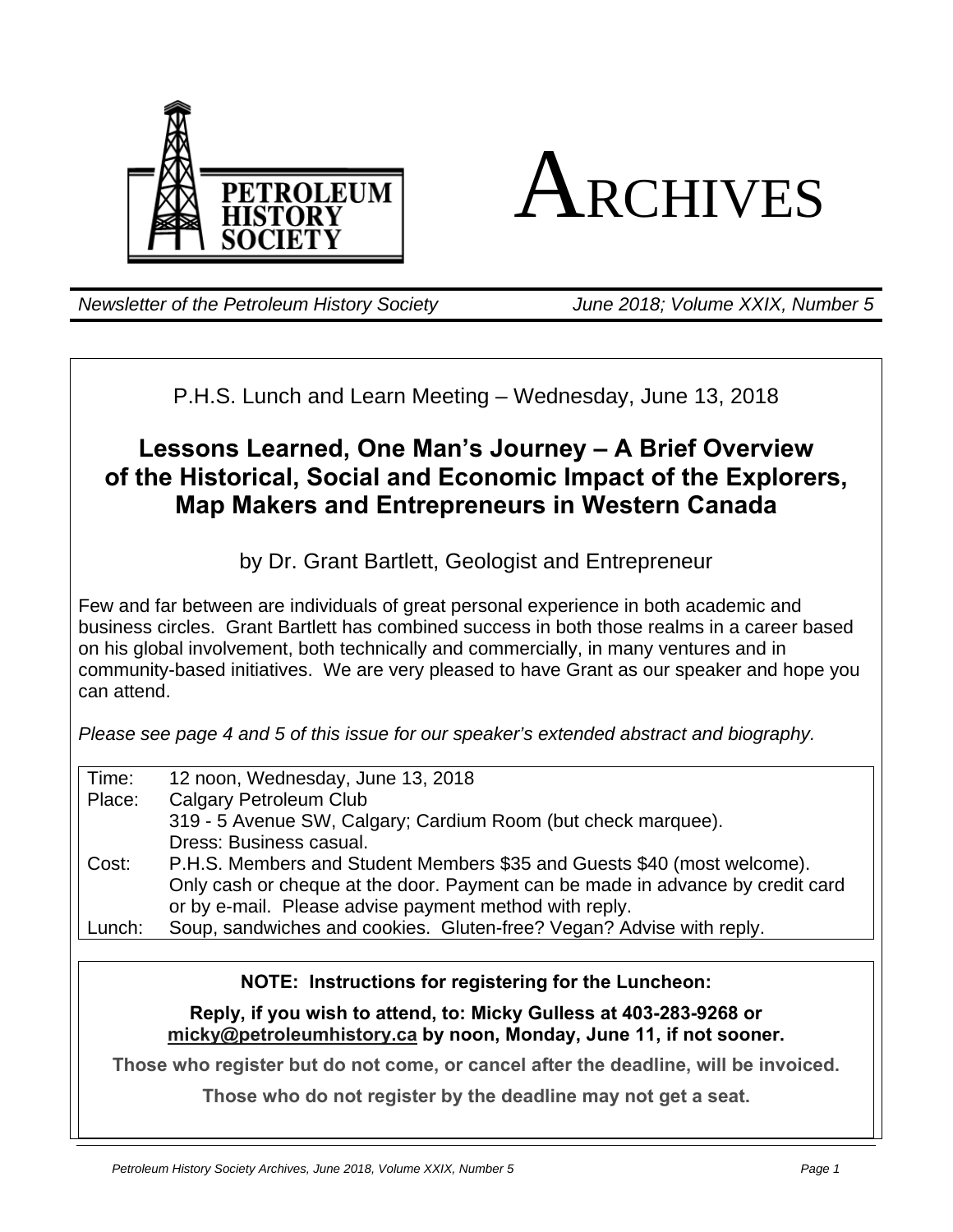# **The Bull Wheel**



**Call for contributions and speakers:** The Petroleum History Society values your input. If you have an article that you'd like to see in *Archives* or if you have a talk that you'd like to give, please get a hold of us. Contact President Clint Tippett at the address indicated below.

**Paying the Petroleum History Society – a reminder from P.H.S. Treasurer Micky Gulless:**  Each year, we get more payments by electronic means for events and memberships. If you are still mailing cheques, you may want to try one of these ways:

Interac Email Money Transfer: At your bank website you can use your **bank account, or a credit card** held at that bank, to send funds to micky@petroleumhistory.ca. We've recently set up the new automatic deposit feature at the bank used by the P.H.S. so there's no need to create a password anymore and no delay in the deposit. This is the preferred way to pay the P.H.S. as it doesn't cost us anything. Depending on your bank, it may not cost you anything either.

PayPal: You can also use your PayPal account to pay with your credit card or your PayPal account balance. If you do not have a PayPal account, I can email you a PayPal invoice which you can use with only an email address and a credit card, no account necessary. PayPal charges a service fee of \$1.32 on a \$35 payment for a lunch.

Pay from our website: Recently we've started posting our events in the new Member 2 Member section of the Calgary Petroleum Club's Event Calendar on their website. In order to advertise there, we had to make it possible to pay for the event online. So now you can click the "Add to Cart" link on the P.H.S. Events page to pay by PayPal. We are pleased that this has led to quite a few new faces at our luncheons.

**Free Student Memberships Available:** The Petroleum History Society offers free membership to full-time students until the end of the year in which they graduate. They will receive the same benefits as regular members – *Archives* newsletters and invitations to our events. Membership applications are available at: www.petroleumhistory.ca/about/index.htm#join.

**Uplifting Book:** A volume entitled "*Canada – A Celebration of Commerce*" recently came to my attention. Authored by Michael F. Harrington and seven others, it was published in 1991 with the support of the Canadian Chamber of Commerce. Its 400 bilingual pages are filled with a province-by-province description of what makes their economies tick. It isn't a heavy academic or number-rich tome but rather an attempt to describe, with numerous photographs, how the industries of these regions work to provide the prosperity that we treasure and, unfortunately in some circumstances, have come to take for granted. The volume closes with a lengthy epilogue containing profiles of the many companies that contributed to the publication. Of course the information is now dated but reading it is still a good learning experience.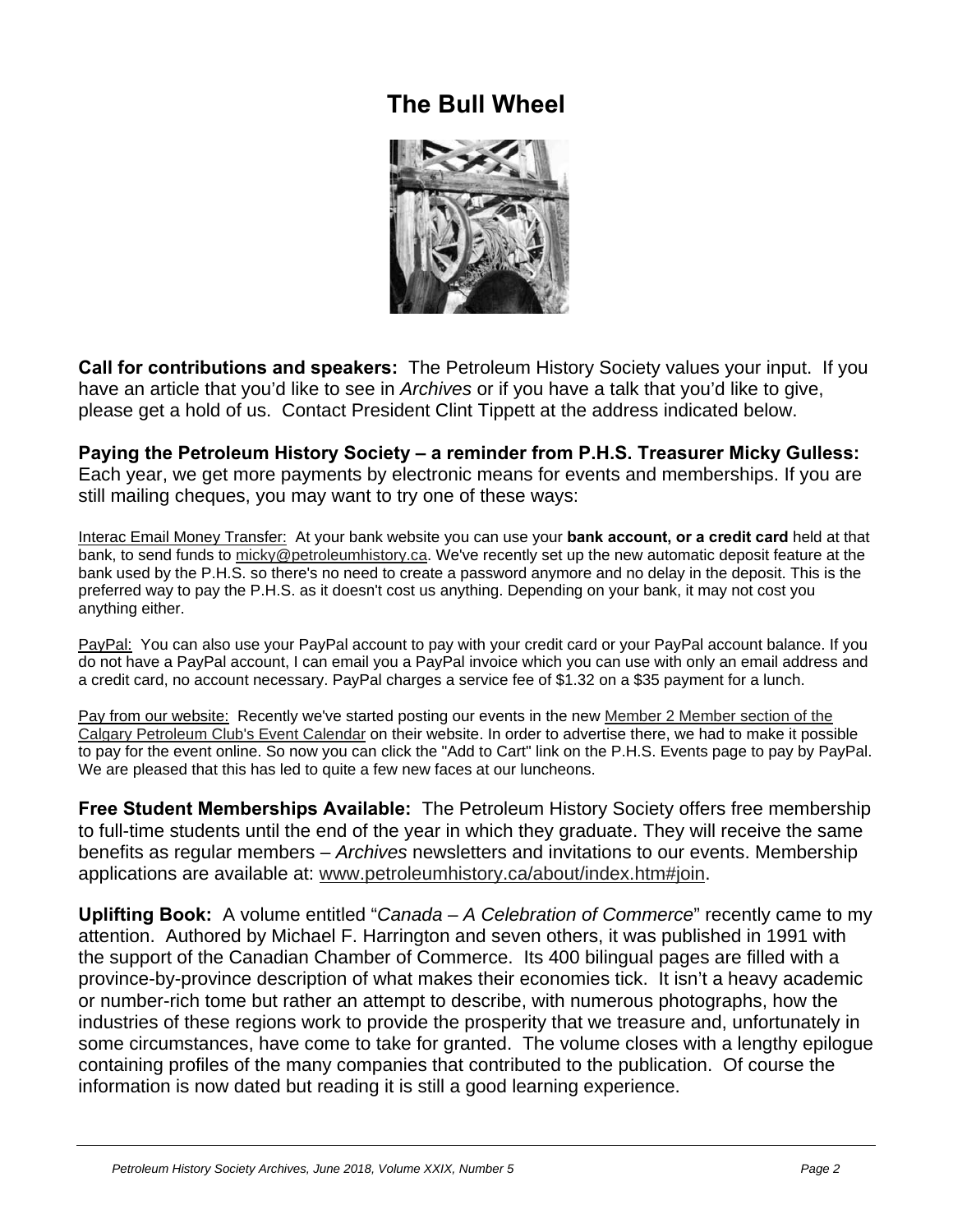**Turner Valley Alerts:** Good news first. Tours of the Gas Plant are running on the weekends throughout the summer. Groups can also be accommodated on week days with prior arrangement. The tours are being conducted through the Government of Alberta (Alberta Culture) and the lead tour guide is our very own P.H.S. Director David Finch. Check out the Alberta Culture website for details. We should also mention that the Turner Valley Oilfield Society has been working to support publicity for the tours. The T.V.O.S. also has a new feather in their cap with the opening of the Jack Bowman Trail that runs along the south bank of the Sheep River. It involves a number of viewpoints with explanatory plaques. Jack Bowman was a long time employee at the Gas Plant.

On a more somber note, the main operator at Turner Valley, Crescent Point, has recently been put through the wringer by a shareholder revolt. Although the dissident group was not successful in getting their way, the process seems to have claimed a casualty in President Scott Saxberg whose resignation was described in a column by Barry Critchley in the May 30 issue of the National Post. Despite the efforts of several companies such as Talisman and Legacy, oil production from Turner Valley is still a fairly marginal business and we hope that this turmoil at Crescent Point doesn't have repercussions in the Turner Valley area. Crescent Point has been a sponsor of many community activities and facilities, including contributions to the abovementioned Jack Bowman Trail.

**Arctic Adventures:** P.H.S. member Dan Masterson has recently completed and published a 68 page book entitled "An Arctic Engineer's Story – 1971-2006" in which he describes his work in many parts of the Canadian Arctic including details of the many innovative technologies that were developed to deal with the challenging environment and harsh working conditions there. This is a valuable contribution to recording of the history of the petroleum industry and its contributions to frontier exploration and development. The book contains many diagrams and colour illustrations. Dan has advised that he has some extra copies so if you are interested, come to a luncheon and hopefully you will cross paths with him.

**This was inevitable:** You really need to get yourself a copy of a 2006 cookbook entitled "The Post-Petroleum Survival Guide and Cookbook – recipes for changing times". I'm surprised that I've managed to stumble along without it. The author is Albert Bates and it was released by New Society Publishers. I wish I could tell you of some highlights from it but I couldn't find any.

**Editorial Comment:** Please note that unless otherwise indicated, all contents of this newsletter have been created or assembled by P.H.S. President and *Archives* Editor Clinton Tippett.

> *Archives* is published approximately eight times a year by the Petroleum History Society for Society members. *Archives* is copyright to the P.H.S. 2018 – all rights reserved. Back issues are archived on our website at http://www.petroleumhistory.ca/ Contacts: info@petroleumhistory.ca President: Clint Tippett – clintontippett88@gmail.com 403-208-3543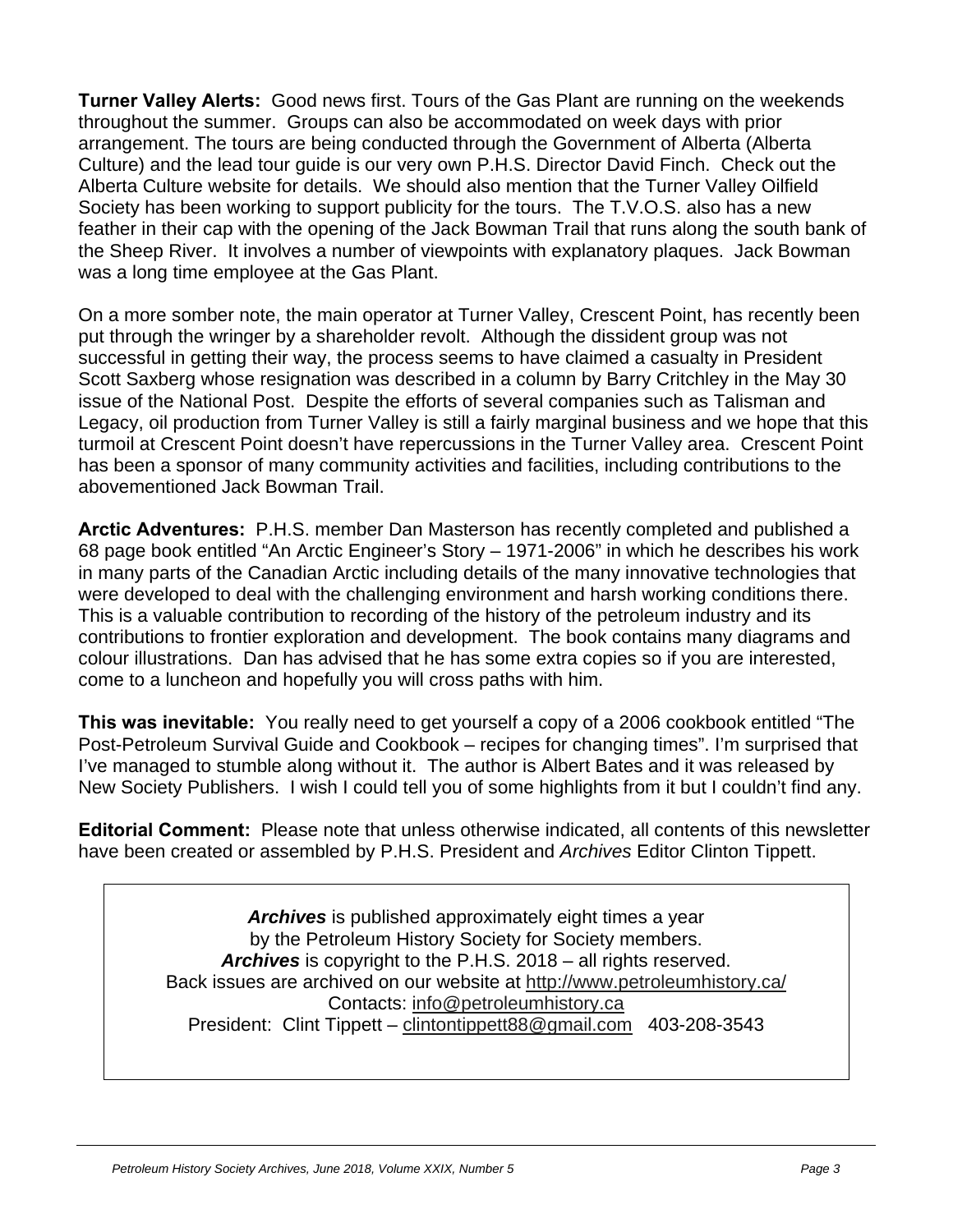## **June 13 Luncheon – Abstract and Biography of our Speaker**

## **Lessons Learned, One Man's Journey – A Brief Overview of the Historical, Social and Economic Impact of the Explorers, Map Makers and Entrepreneurs in Western Canada**

## by Dr. Grant Bartlett

I have been privileged to have worked in most of the petroleum basins worldwide. I have also been privileged to have worked for, and with, many legendary geologists of the Geological Survey of Canada, the United States Geological Survey and the entrepreneur builders of national and international energy companies.

They epitomize the concept that what we have done for ourselves alone dies with us - and what we have done for others lives forever. They taught me that they were leaders not necessarily because they did anything extraordinarily, but because they did extraordinary things better than anyone else. They walked to different drummers and they have all have left a legacy.

My approach will be of a personal nature and I will weave these stories relating their backgrounds and accomplishments into the foundation of science and business nationally and internationally. They were, and remain, my heroes.

I will touch briefly on the historical significance of the contributions by those notables. Giants of the G.S.C. and Canadian academia include Hans Freebold, Georges Jeletzky, Bernard Pelletier, Ray Price, Digby McLaren, Kenneth Hooper and Fred Joliffe. From the U.S.A., leaders include Ralph Imlay, Norman Scholl, Brooks Ellis, Bill Bergeron and Curt Teichert. Leaders in business feature Bill Mooney, Doc Seaman, Harley Hotchkiss, Chuck Schultz, Bernard Isautier, Eddie Laborde, Andie Baillie, George Dunlap, Ernie Pelzer, Smilie Rayborn, Rick George and Bud McDonald. The major funders of energy start-ups to be noted are legendary businessmen Ron Joyce, J.R. Shaw, David Sobey and Henk Born.

I have learned so much from these individuals. They were, and are, all visionaries. They exemplified the old adage "In order to get somewhere you first have to know where you are going" --- and that takes vision. They also taught me the importance of setting goals and of looking at the forest before looking at the trees. They also stressed that the first ingredient of success - the earliest spark in the dreaming youth – is this, dream a great dream – and take all actions necessary to fulfill it. As they often advised to keep your feet on the ground, but keep reaching for the stars.

All of them preached and practiced the three P'S of Success: Purpose / Passion / Perseverance. You must have a Purpose for doing something; a Passion beyond all else; and a Perseverance that never falters.

I hope to bring the energy, wisdom and vision to the audience that these pioneers brought to me. Food for thought.

*(Biography on following page)*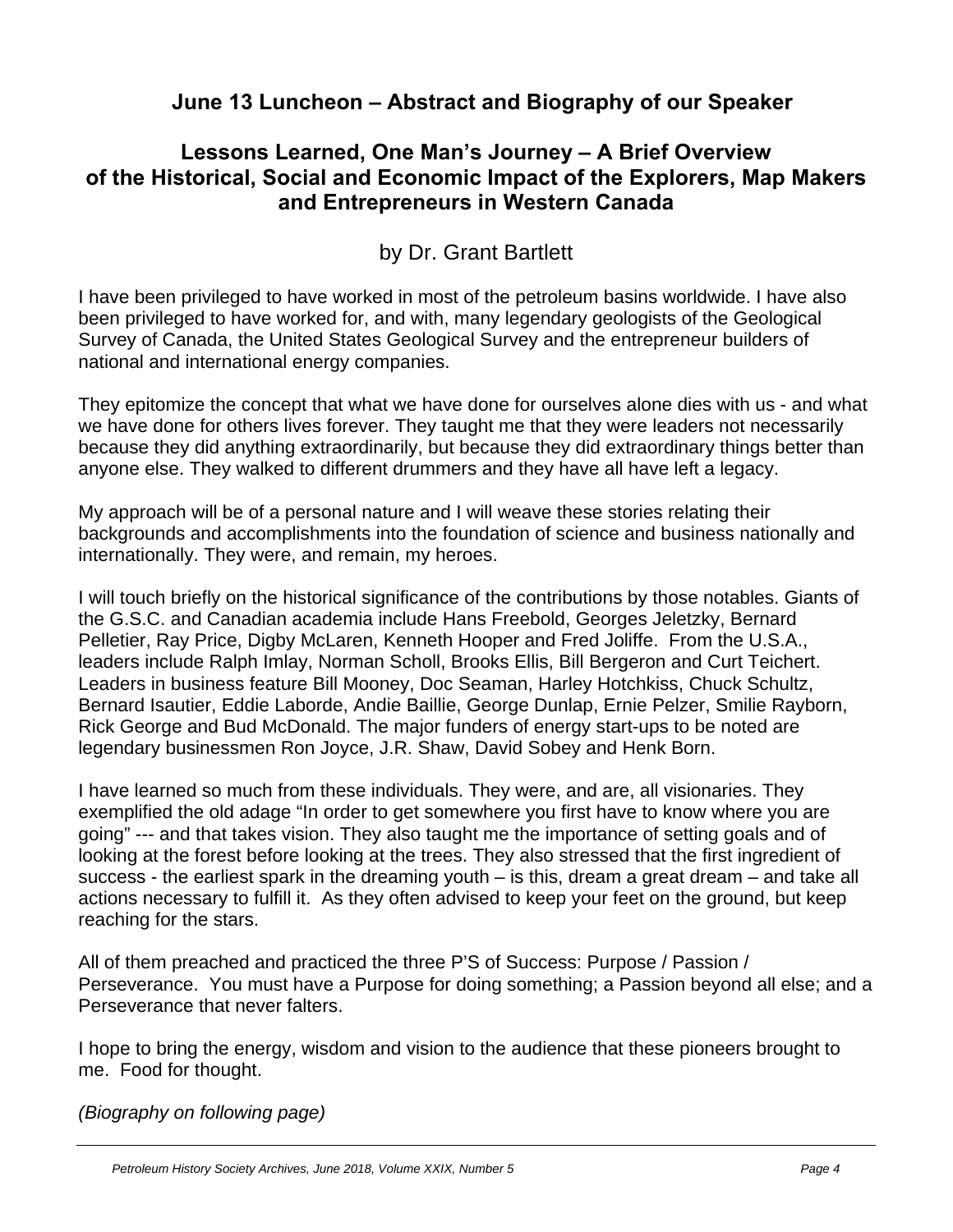## **Dr. Grant A. Bartlett: Profile**

Dr. Bartlett is a serial entrepreneur and local business professional with over 40 years of experience in building successful companies. He has incorporated over 30 companies in this time and has served them as C.E.O., President, founder or Board Chair. Dr. Bartlett is also a geologist, geophysicist, oceanographer and a former Calgary Flames owner. From 1970 to 1980 Dr. Bartlett was a Professor in the Department of Geological Sciences at Queens University. He has Ph.D. in Sedimentology and Marine Science from New York University.

Grant A. Bartlett serves on the Advisory Board of Epoch Energy Development Inc., a Geothermal Energy Company, and is an Executive-in-Residence at WaterNext, a Western Canada water business accelerator. He has decades of diversified national and international experience and stewardship in industry, government and academia, all associated with petroleum producing basins and the oil and gas industry worldwide. Over the years he has consulted extensively to national and international integrated energy companies, as well as federal and provincial governments in Canada.

Dr. Bartlett has held various senior executive positions and has served on the Boards of Directors of several energy and technology companies. He is a member of numerous professional, scientific, engineering and technical associations. He continues to lecture internationally on "Creativity and Innovation" and has traveled extensively to present "Lessons for Living" to diversified business, charity and academic audiences. He also spends several hours each week advising and mentoring a highly skilled group of professional millennials.

Dr. Bartlett has served on the Boards of several not-for-profit organizations including the National Advisory Council for the Mazankowski Heart Institute, the Board of the Canadian Sports Hall of Fame and the Public Art Committee of the Calgary Stampede. He has been a Patron of the Alberta Ballet and the Alberta College of Art and Design. Grant is listed among the "New Titans" in Peter C. Newman's book entitled "Titans – How the New Canadian Establishment Seized Power", and is recognized as an "Oilpatch Warrior" in Gordon Pitts' book "The Codfathers – Lessons from the Atlantic Business Elite".

## **Geologists – some perspectives**

Geologists are obviously very important people. Sometimes they get the respect they deserve – and sometimes not so much. Here's a sampling. From "News and Views", provided by Director Doug Cass – "doodlebugger" is said to mean an amateur geologist [*I thought that was a geophysicist*]. From a Nov. 14, 2017 National Post article about addiction treatment centres in the U.S. "*Clients are urged to also unlock their traumas in creative ways by carrying rocks around to symbolize the burden they've been holding on to for decades … It sounds crazy but once you understand that it is a spiritual journey, you start understanding why you pick up rocks.*" Finally, I took a final stroll through the Black Gold Tapestry at the Glenbow to see if there were any references to professions – and lo and behold geologists were mentioned five times to the virtual exclusion of others, including engineers. For example, *"In Persia Ibn Sina, Father of Geology, realized earthquakes and erosion formed mountains", "Geological study flowered with the rise of the industrial revolution", "Abraham Gesner, Canadian geologist, distilled kerosene from coal" and "Geoscientist M. King Hubbert predicted Peak Oil".*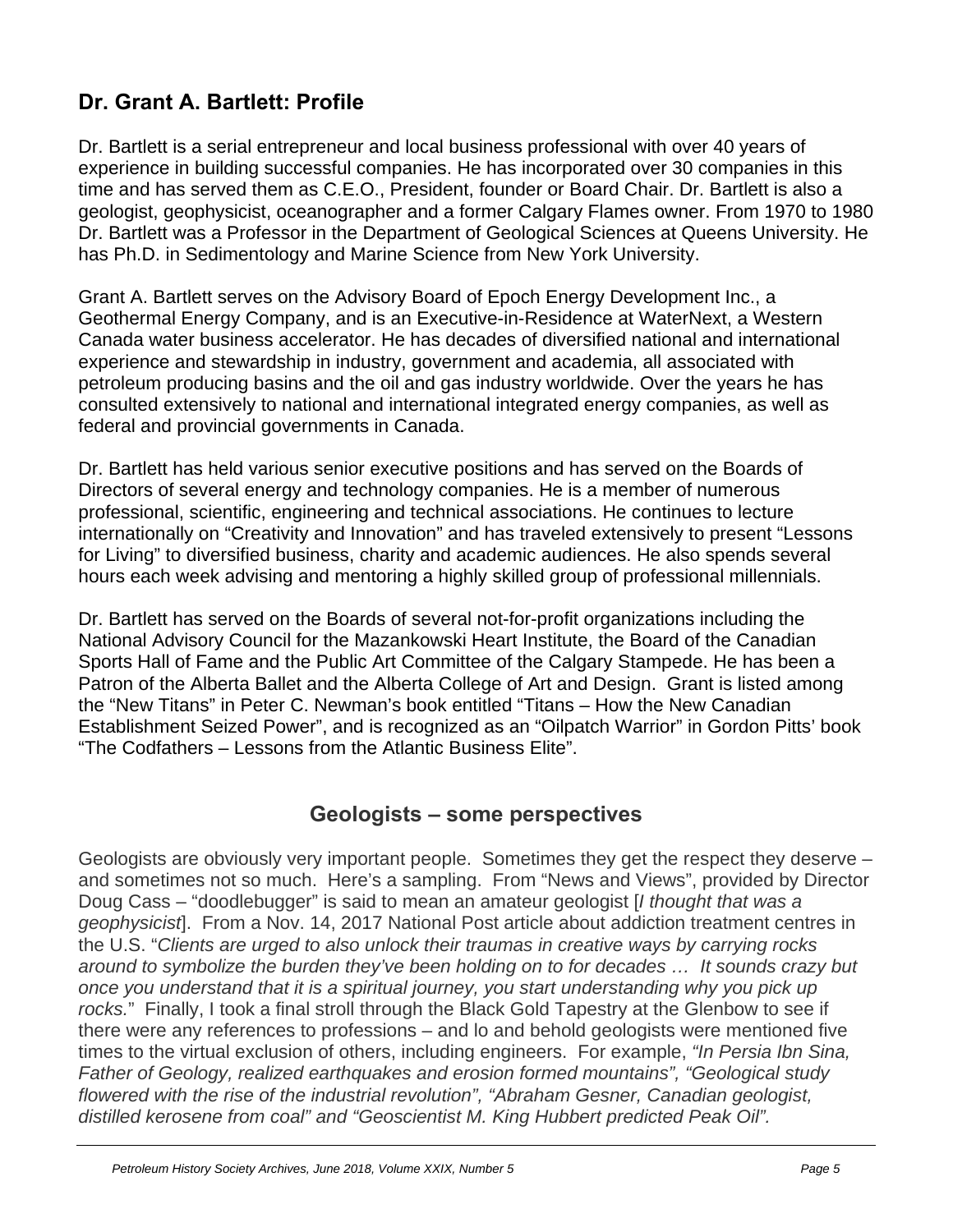## **The Story of a Stock**

The P.H.S., via Treasurer Micky Gulless's efforts, accepts stock certificates donated by the public and often provides donors with the benefit of her research on them. Lea Park Oils Ltd. was one such company and according to the Financial Post Survey of Oils – 1957 edition - was founded in Saskatchewan in 1950. By 1957 it was headquartered in Calgary although almost all of the officers lived in Saskatoon. The stock certificate and accompanying letter below and on the next page were issued in August 1951 so just after the company's establishment.



We welcome you as a shareholder of Lea Park 011s Limited, and acknowledge receipt of 250.00 dollars<br>for 1000 shares, certificate for which will be for 1000 shares, certificate for which will be<br>forwarded to you shortly by the Toronto General Trusts Corporation, Saskatoon, Saskatchewan.

You are now a partner with a group of men and women, desirous of developing a proven Cretaceous oil Field, and testing the large Devonian uplift which lies<br>below the present Lea Park Oil. No doubt you are anxious<br>like the management, to see a full scale development take place as promptly as possible.

You can make your investment work faster for you by advising your friends and acquaintances of the opportunities for both income and capital appreciation that they can have by purchasing an interest in Lea Park Oile Limited.

Cordially yours,

LEA PARK OILS LIMITED.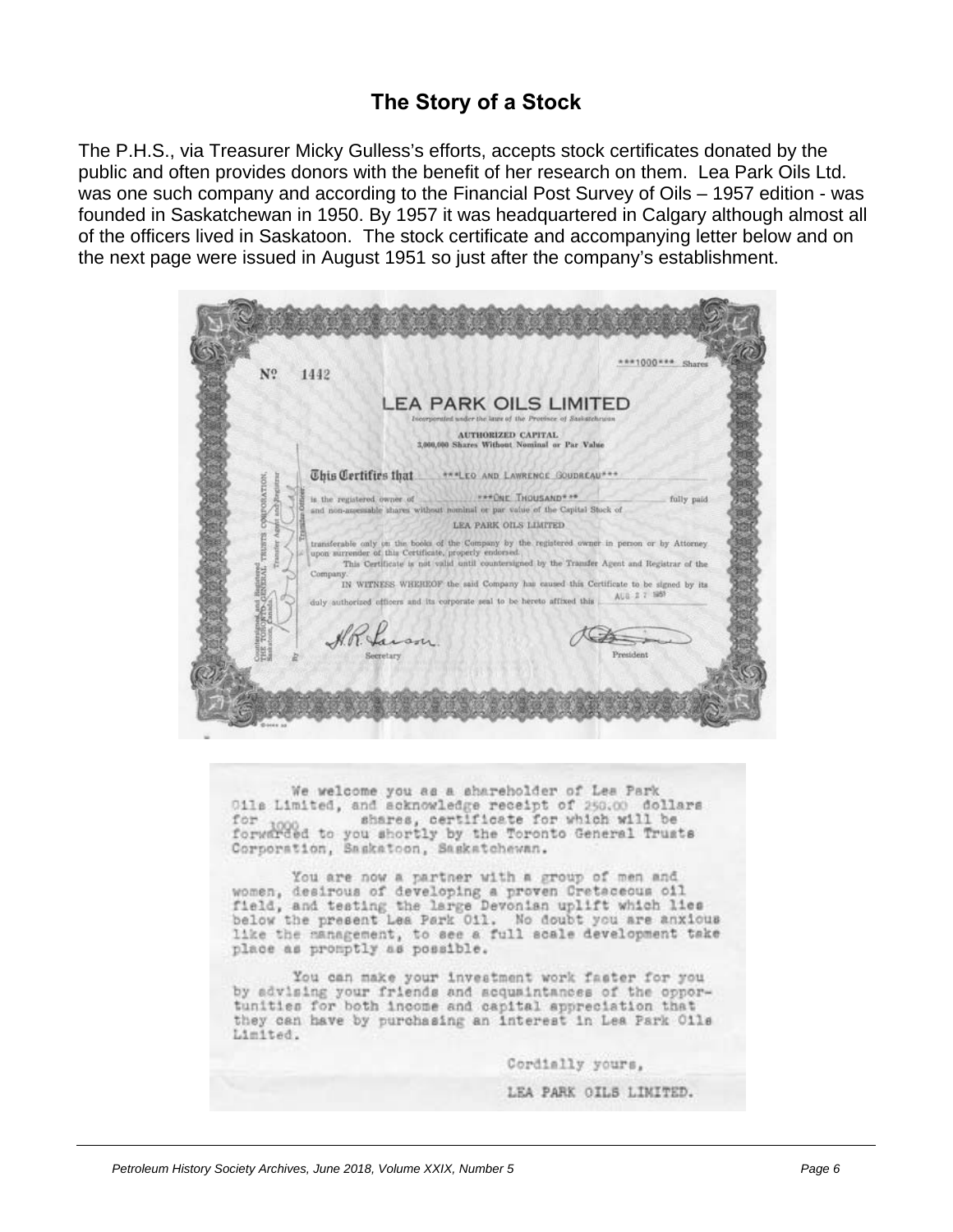**PHONE 4595** 

#### LEA PARK OILS LIMITED

**305 FIRST AVENUE NORTH BASKATOON, SASK.** 

From THE OFFICE OF Tue Personne

Dear Shareholder:

Sometime in the future it may be my privilege and pleasure to meet you personally and air with you various aspects of the Company in which you have recently, and in my opinion, wisely invested. Inassuch as time<br>and distance will not for the present allow me to contact all the Lea Park shareholders in person, I am writing this letter as a medium of acknowledging your purchase of shares, for which I thank you.

Weekly the Directors meet to pass on Share Applications and to discuss problems which are further in the interests of the Company. They are a fine group of men, each successful in his own chosen business or profession. All of these men have backed their confidence in the future of Lea<br>Park Oils Ltd, to the extent of at least \$5,000.00. You can rest assured<br>tha

Our program in brief is:

To start the development of a field in which our engineers estimate<br>we have already a proven oil reserve amounting to many millions of<br>barrels of less than 23 A.P.I. degrees gravity.

To test other formations in the deeper zones which have shown en-couraging evidence that oil of a much higher Specific Gravity will be found.

To secure acreage in other areas where development is now taking place, and later to either develop same ourselves or farm out to other companies to explore and develop, retaining an interest.

To take interests in other companies when throught advisable after a favorable comprehensive check.

To take and develop farm-outs from other companies having proven acreage, thus spreading our risk and participating in many fields.

At present several of these plans are well under way. "Progress<br>Reports" soon to be mailed you will lead you to be agreeably surprised at the progress already made. An Oll Company the size of Lea Park is of nec-<br>essity a "Partnership" in that the job to be done is too big for the members<br>of the Board to carry out alone. You can perform your duty in the Partn

Yours very truly,

J.A. Piggott, President LEA PARK OILS LTD.

As of 1957, the status of the company was described in the Survey of Oils as: "At last report the company held 100% interest after Crown royalties in 12,000 acres of leases in Twps. 54 and 55, Rges. 1-3 W4, Lea Park, Alta. on which an oil producer [*no production listed*] and capped gas well were drilled in 1951. In addition it held 960 acres of leases in Twp. 9-26W4, Ft. McLeod, Alta. and in 640 acres of leases in Twp. 35-11W5, Limestone Mtn., Alta. and interest in development agreement in 6500 acres in Ft. McLeod area and 6400 acres in Limestone Mt. area. It's capitalization was 3,000,000 authorized shares with 2,200,000 outstanding, each having no par value. So kind of a speculative venture. In the 2001 edition of the Financial Post Survey of Mines and Energy, Lea Park Oils Ltd.'s last report was said to have been in March 1981. Perhaps it was a casualty of the National Energy Program.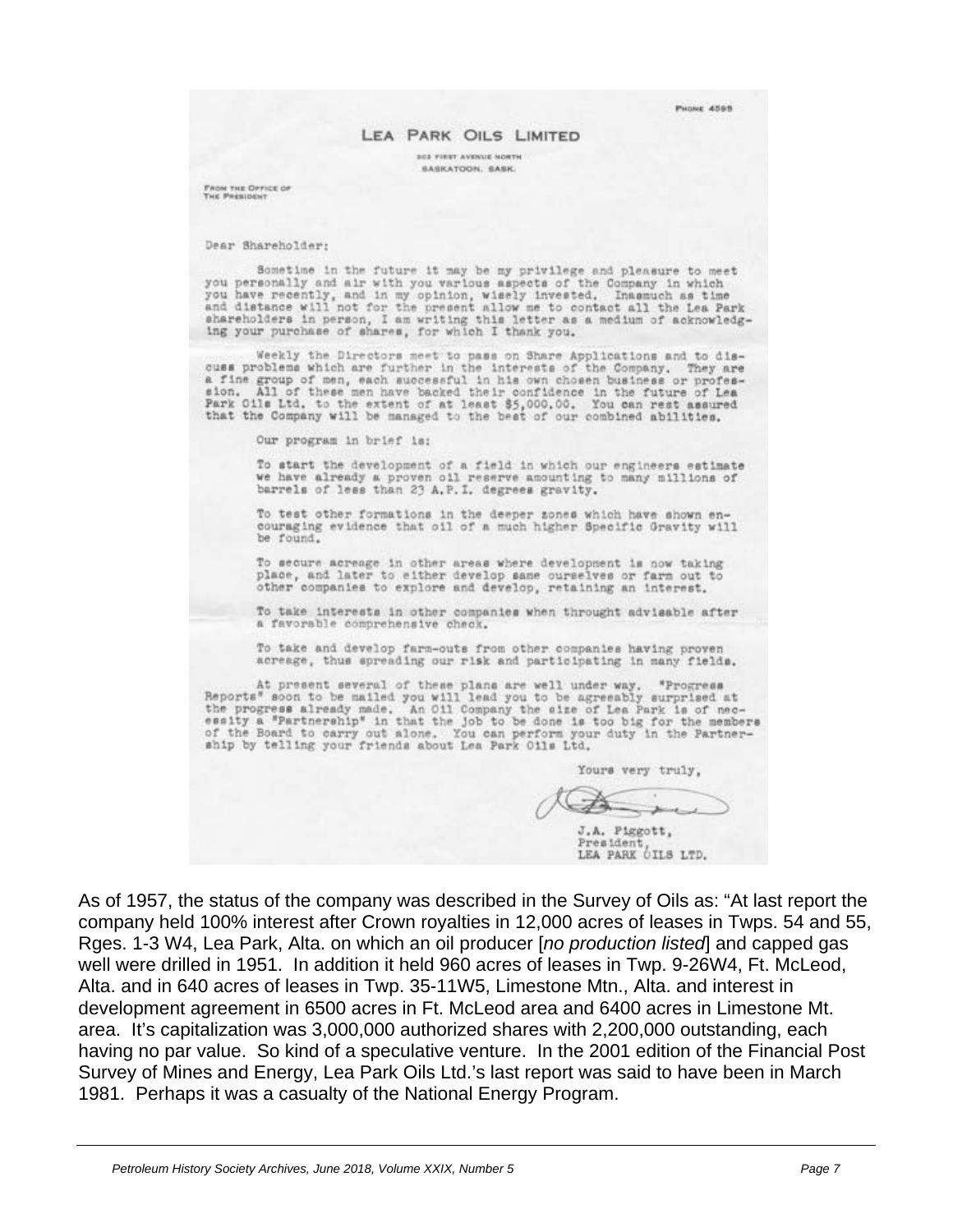# **Pride in the Petroleum Industry as expressed in Souvenirs**



(Seen any like this lately? Not likely.)

Ornamental Hat from Medicine Hat, Alberta



Hat detail: "The Gas City of the West" on the brim. A fitting tribute to Medicine Hat and its early natural gas industry.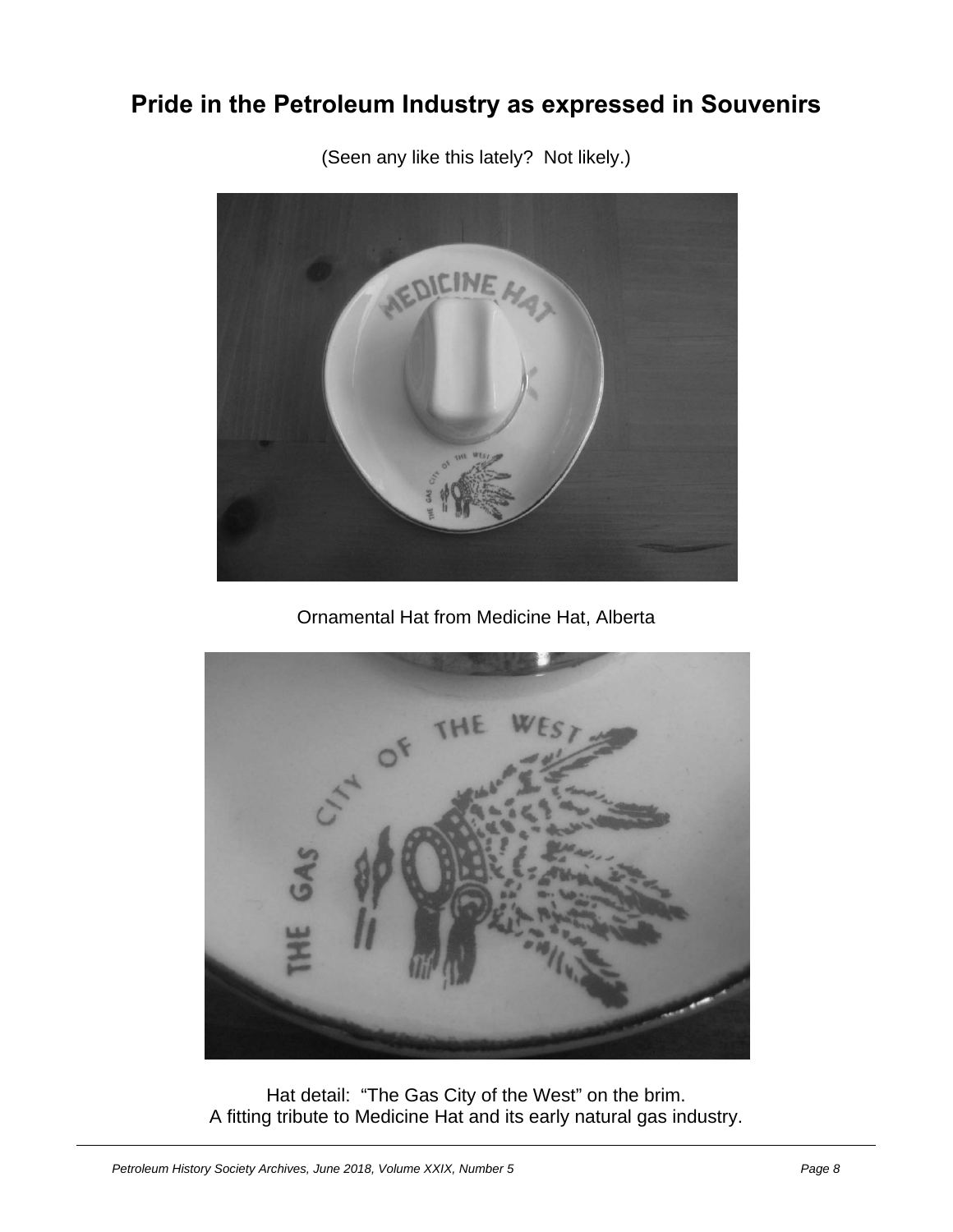

75<sup>th</sup> Anniversary of Alberta plate (following two pictures are of the rim)



Plate detail: Commemoration of the 1914 Dingman gas and oil discovery at Turner Valley.